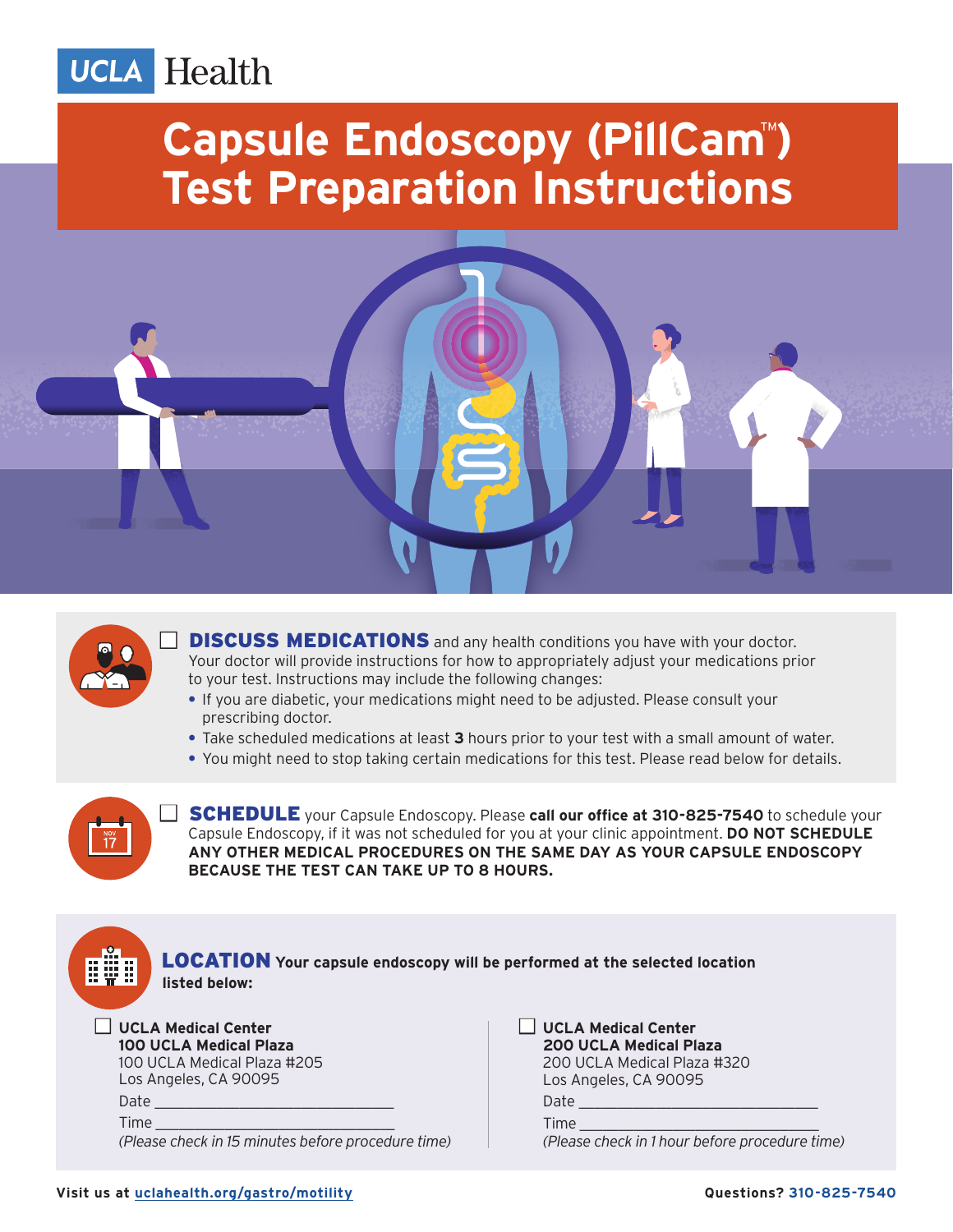#### IF YOU ARE ON ANY MEDICATIONS LISTED BELOW, PLEASE FOLLOW THESE INSTRUCTIONS:



#### 7 DAYS BEFORE YOUR TEST STOP TAKING

• Oral iron



#### 1 DAY BEFORE YOUR TEST STOP TAKING

- **Pepto-Bismol**
- **Liquid Antacids** This includes, but is not limited to Maalox and Mylanta.



## THE DAY BEFORE YOUR TEST

- Do not drink red or purple-colored liquids.
- At 2 pm start a clear liquid diet. From this point on, you should not eat anything except for clear liquids.

#### CLEAR LIQUIDS INCLUDE:

- Water, mineral water
- Clear fruit juices without pulp (apple, white grape, white cranberry, lemonade, etc.)
- Clear carbonated and non-carbonated soft drinks or sports drinks
- Store-bought and >99% fat-free broth (chicken, beef, vegetable, or bone broth)
- Popsicles or gelatin (such as Jell-O)
- Coffee or tea (without milk or cream)

Do not consume any red or purple-colored liquids.



| M. |  |
|----|--|
| M  |  |
|    |  |
|    |  |

## THE MORNING OF YOUR TEST

- Take your usual morning medications (including blood pressure medications), at least 3 hours prior to your procedure with a small amount of water. Do not eat, drink, or smoke. (Remember to continue to hold the medications mentioned above.)
- Wear 2 loose-fitting tops that are not see-through and are long enough to reach hip level.
- Arrive 15 minutes prior to your appointment time to check in. Make sure you bring your insurance information with you.
- Bring a list of any medications you may be on.